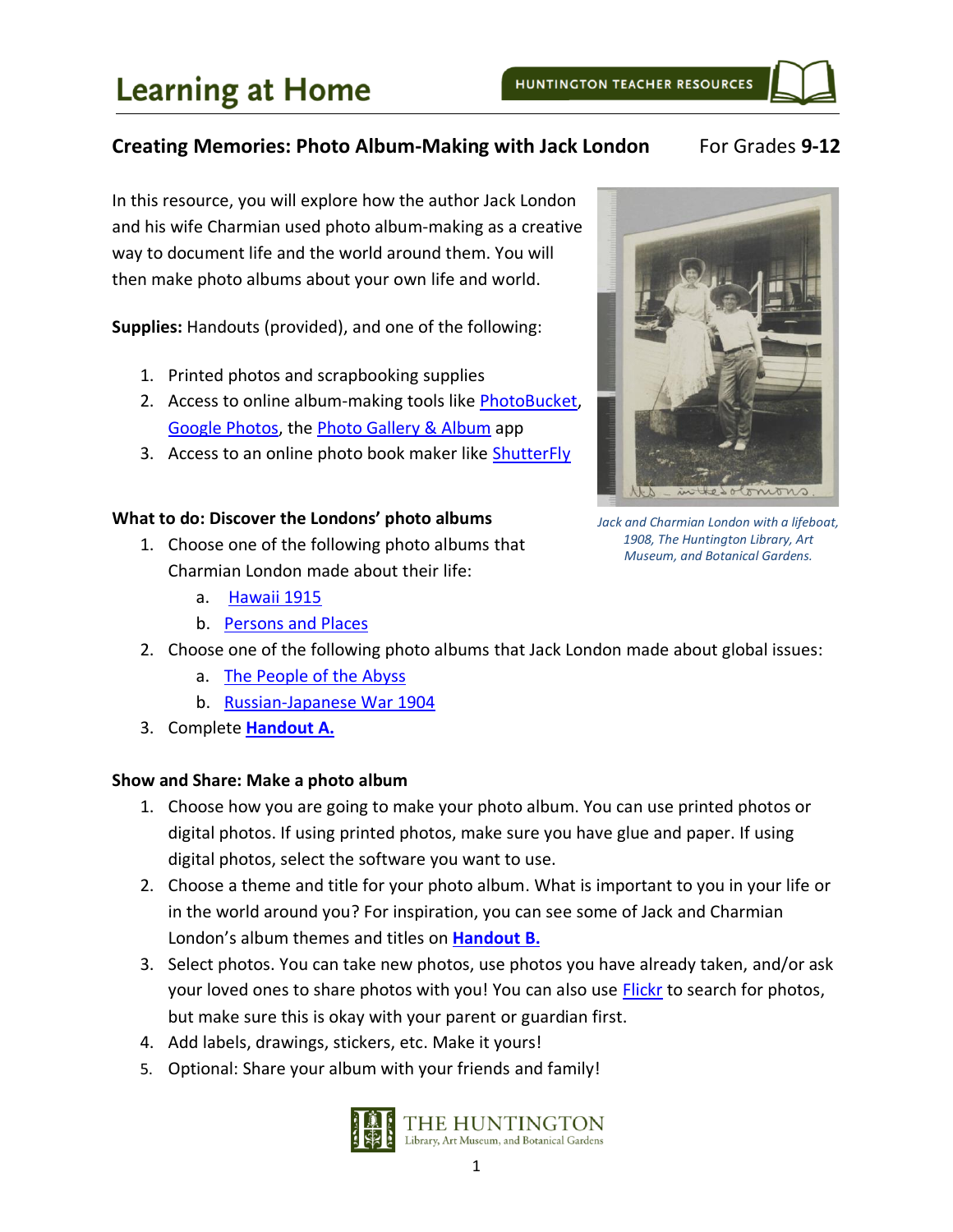#### **Extend your Learning**

- 1. Look through a family member's or friend's photo album and fill out a second copy of **[Handout A.](#page-2-0)**
- 2. Read this **Huntington blog post** about Jack London's travels and see photos he took on his adventures.
- 3. Read this **Huntington article** to learn more about Jack London's photography.
- 4. Today most people have phones that can capture and store thousands of photographs. Ask someone of a different generation, such as a grandparent, how people captured and stored photographs when they were young. What similarities do you hear? What differences?
- 5. Compare the standalone photos to the photos in the albums. How do albums change the way you look at the photographs?
- 6. Look at another [photo album.](https://hdl.huntington.org/digital/collection/p15150coll2/id/7723/rec/1) Compare the album-making choices of Jack and Charmian London with those of photographer Carl Moon.

To share and celebrate your work, email us at [Teachers@huntington.org](mailto:teachers@huntington.org)

#### **This resource has some alignment with:**

HSSS.9-12. Historical Interpretation. 3. Students interpret past events and issues within the context in which an event unfolded rather than solely in terms of present-day norms and values.

CCSS.ELA-LITERACY.CCRA.R.7. Integrate and evaluate content presented in diverse media and formats, including visually and quantitatively, as well as in words.

NCAS Anchor Standard 1-3. Generate and conceptualize artistic ideas and work, organize and develop artistic ideas and work, refine and complete artistic work.

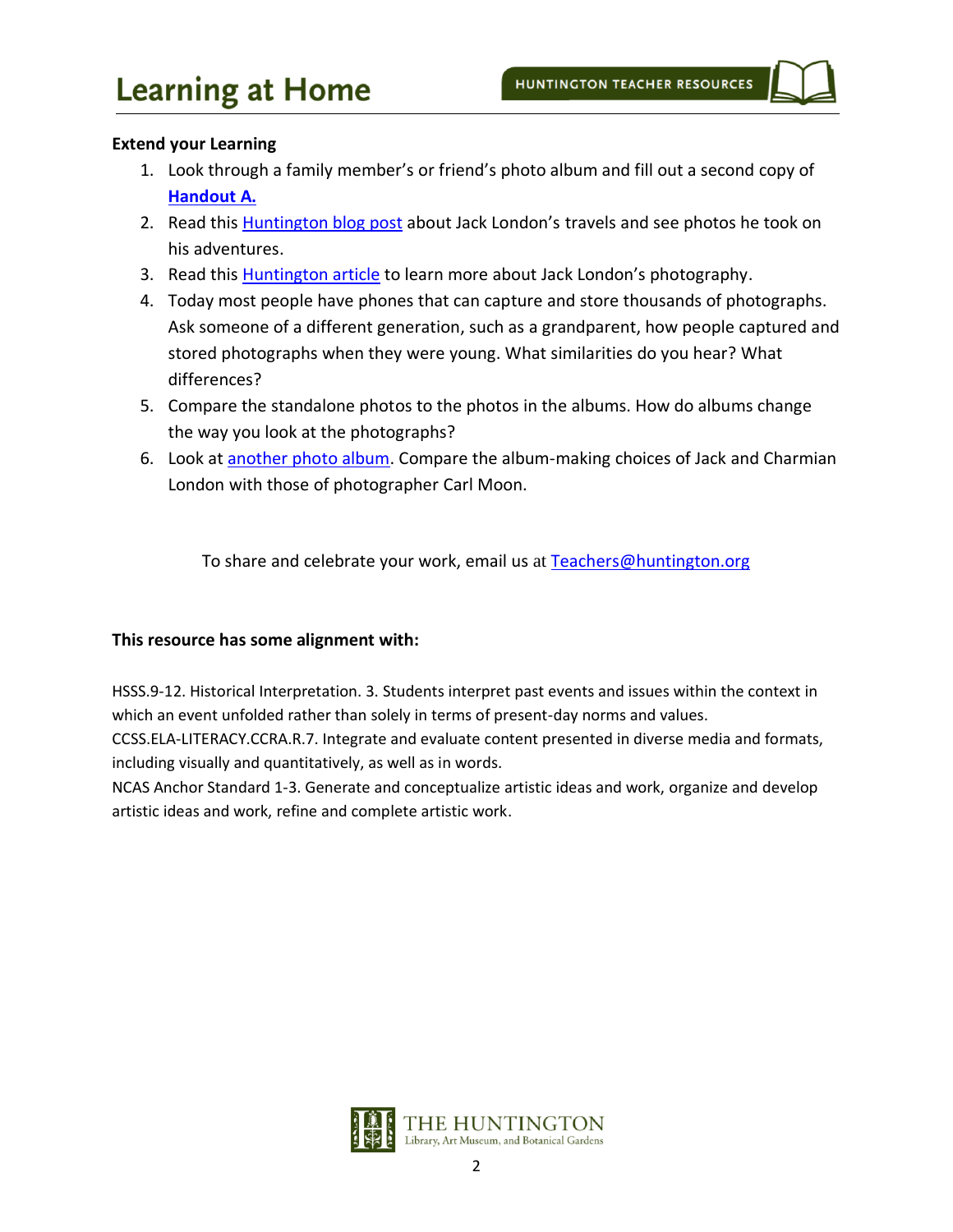## **Handout A: Photo Album Analysis**

<span id="page-2-0"></span>**Directions**: Look at the cover of the photo albums and fill out the chart below:

| Album 1                                  | Album <sub>2</sub>                       |
|------------------------------------------|------------------------------------------|
| Album title:                             | Album title:                             |
|                                          |                                          |
| What do you expect to find in the album? | What do you expect to find in the album? |
|                                          |                                          |
|                                          |                                          |
|                                          |                                          |

**Directions**: Look through Album 1 and fill out the Album 1 column below. Look through Album 2 and fill out the Album 2 column below:

|                     | Album 1 | Album <sub>2</sub> |
|---------------------|---------|--------------------|
| Describe what you   |         |                    |
| <b>SEE</b>          |         |                    |
| What people,        |         |                    |
| places, and objects |         |                    |
| appear frequently   |         |                    |
| in the album? Do    |         |                    |
| any photos grab     |         |                    |
| your attention? Is  |         |                    |
| there any writing   |         |                    |
| on the pages (What  |         |                    |
| does it say)?       |         |                    |
| Share what you      |         |                    |
| <b>THINK</b>        |         |                    |
| Why do you think    |         |                    |
| Jack London made    |         |                    |
| this album? Who do  |         |                    |
| you think the album |         |                    |
| was for? What do    |         |                    |
| you think was the   |         |                    |
| most challenging    |         |                    |
| part of making this |         |                    |
| album?              |         |                    |

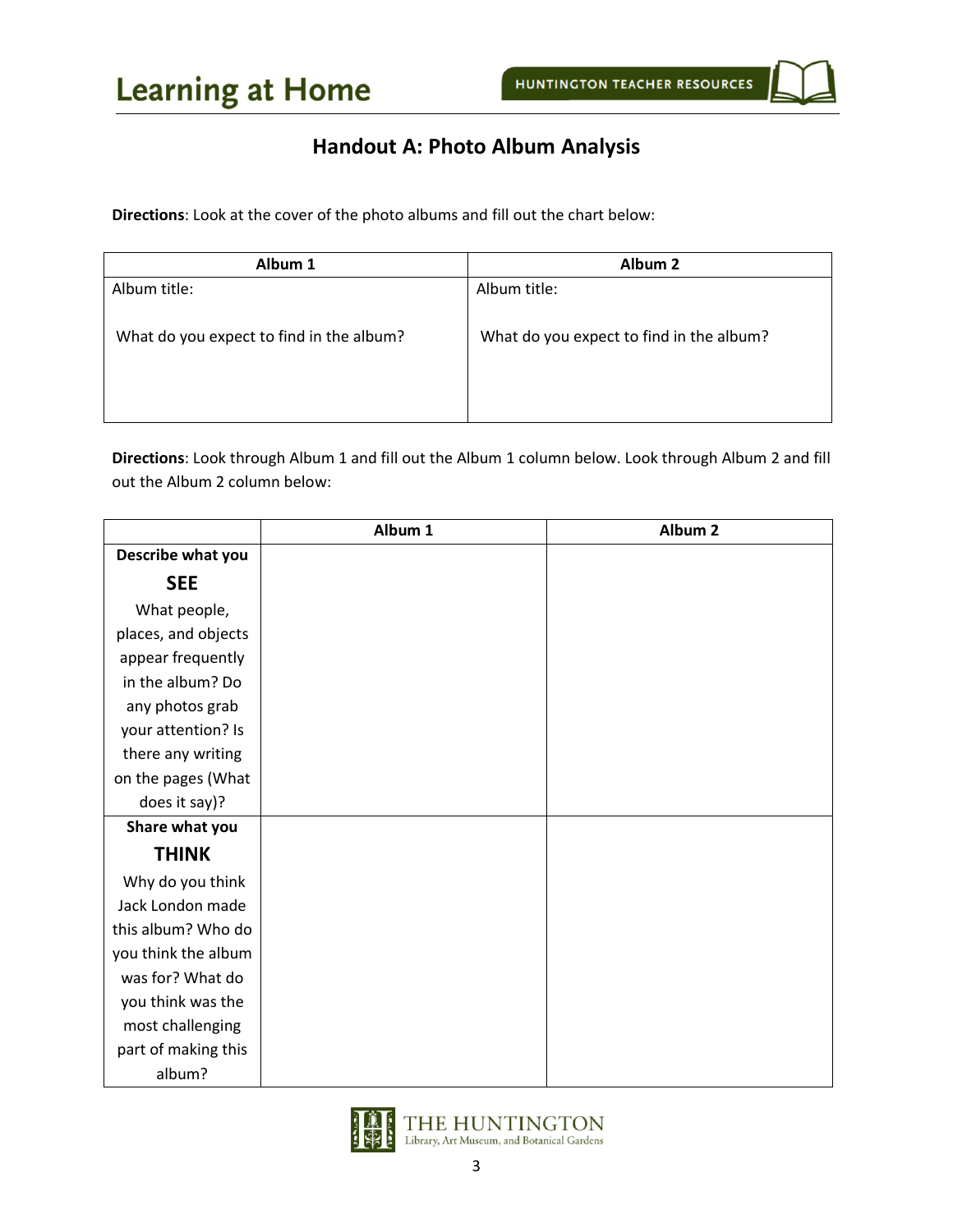# **Learning at Home**

|                    | Album 1 | Album <sub>2</sub> |
|--------------------|---------|--------------------|
| Ask what you       |         |                    |
| <b>WONDER</b>      |         |                    |
| What questions do  |         |                    |
| you have about why |         |                    |
| Jack London made   |         |                    |
| this album? What   |         |                    |
| questions do you   |         |                    |
| have about how     |         |                    |
| Jack London        |         |                    |
| organized this     |         |                    |
| album? What other  |         |                    |
| questions do you   |         |                    |
| have?              |         |                    |

How are these two albums similar?

How are these two albums different?